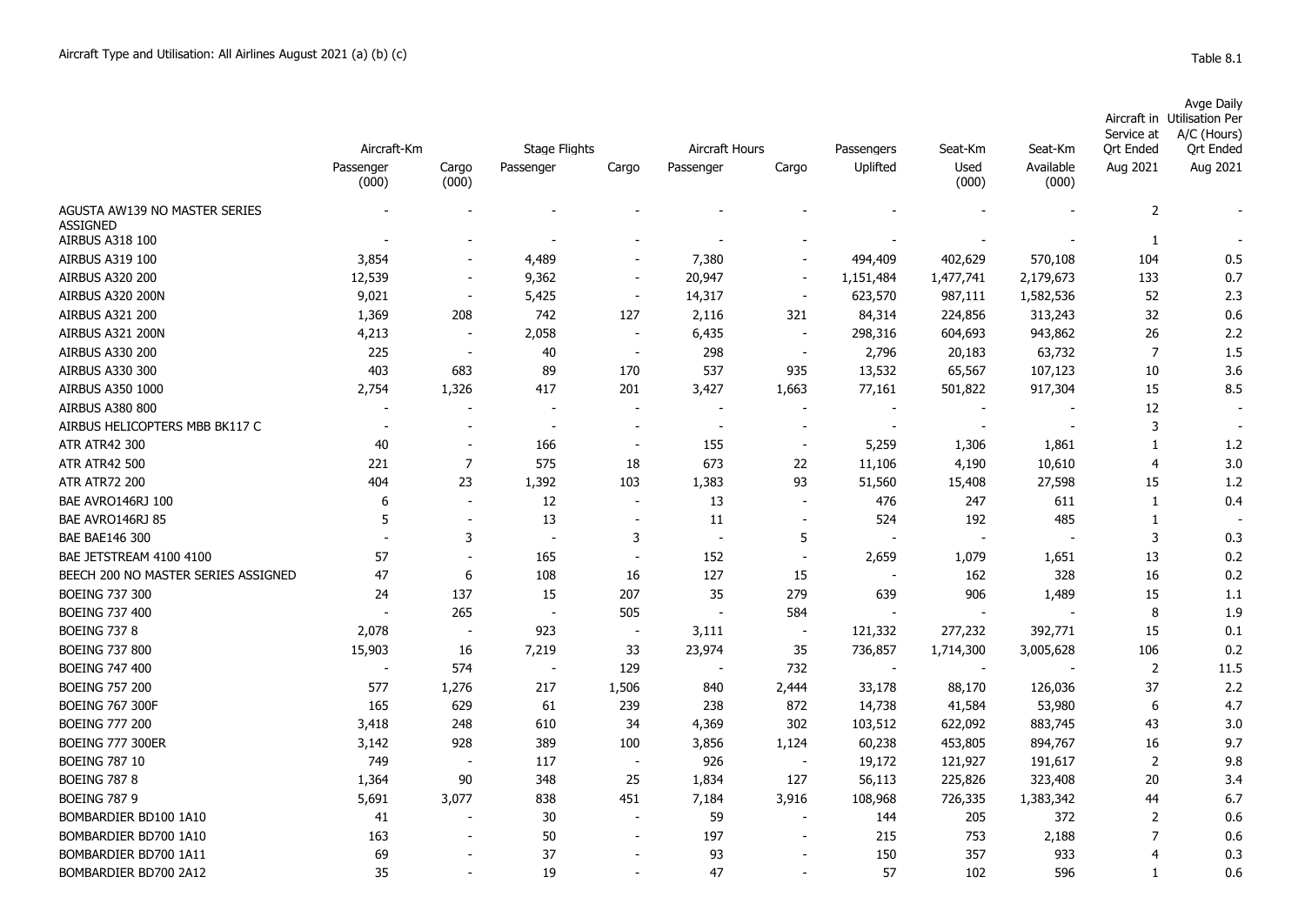|                                                           | Aircraft-Km        |                | <b>Stage Flights</b>     |                          | Aircraft Hours           |                          | Passengers     | Seat-Km                  | Seat-Km                  | Service at<br>Ort Ended | Avge Daily<br>Aircraft in Utilisation Per<br>A/C (Hours)<br>Ort Ended |
|-----------------------------------------------------------|--------------------|----------------|--------------------------|--------------------------|--------------------------|--------------------------|----------------|--------------------------|--------------------------|-------------------------|-----------------------------------------------------------------------|
|                                                           | Passenger<br>(000) | Cargo<br>(000) | Passenger                | Cargo                    | Passenger                | Cargo                    | Uplifted       | Used<br>(000)            | Available<br>(000)       | Aug 2021                | Aug 2021                                                              |
| BRITTEN NORMAN BN2A UNDESIGNATED<br><b>MASTER SERIES</b>  | 15                 | L,             | 411                      | $\overline{\phantom{0}}$ | 102                      | $\overline{\phantom{0}}$ | 1,707          | 78                       | 116                      | $\overline{2}$          | 1.7                                                                   |
| CANADAIR CL600 2B16 600                                   | 35                 |                | 21                       | $\overline{a}$           | 49                       | $\blacksquare$           | 66             | 91                       | 360                      | $\overline{7}$          | 0.1                                                                   |
| CESSNA 310 NO MASTER SERIES ASSIGNED                      |                    |                | $\overline{\phantom{a}}$ |                          |                          |                          |                | $\sim$                   |                          | $\sim$                  |                                                                       |
| CESSNA 402 NO MASTER SERIES ASSIGNED                      | $\blacksquare$     |                |                          | $\overline{a}$           | ÷.                       | ٠                        | $\blacksquare$ | $\overline{a}$           | $\overline{\phantom{a}}$ | $\mathbf{1}$            | $\overline{\phantom{a}}$                                              |
| CESSNA 404 NO MASTER SERIES ASSIGNED                      |                    |                |                          |                          |                          |                          |                |                          |                          | $\overline{2}$          | $\overline{\phantom{a}}$                                              |
| CESSNA 510 NO MASTER SERIES ASSIGNED                      | ÷,                 |                | $\blacksquare$           |                          | $\overline{\phantom{a}}$ |                          |                | $\sim$                   | $\overline{\phantom{a}}$ | 1                       | $\overline{\phantom{a}}$                                              |
| CESSNA 525 NO MASTER SERIES ASSIGNED                      | 21                 |                | 22                       |                          | 37                       |                          |                | 67                       | 150                      | 3                       | 0.1                                                                   |
| CESSNA 550 NO MASTER SERIES ASSIGNED                      | $\overline{7}$     |                | 16                       | $\overline{a}$           | 16                       |                          |                | 13                       | 56                       | 1                       |                                                                       |
| CESSNA 560 NO MASTER SERIES ASSIGNED                      | 131                | $\overline{a}$ | 113                      | $\overline{a}$           | 208                      |                          |                | 469                      | 1,096                    | 9                       | 0.4                                                                   |
| CESSNA F406 NO MASTER SERIES<br><b>ASSIGNED</b>           | ÷,                 | 2              | $\overline{\phantom{a}}$ | 5                        | $\overline{\phantom{a}}$ | 5                        | $\sim$         | $\overline{\phantom{a}}$ |                          | 6                       | 0.1                                                                   |
| DASSAULT FALCON 2000 NO MASTER<br><b>SERIES ASSIGNED</b>  | 25                 | $\overline{a}$ | 19                       | $\blacksquare$           | 37                       | $\overline{\phantom{a}}$ | 71             | 134                      | 254                      | 3                       | 0.4                                                                   |
| DASSAULT FALCON 7X NO MASTER SERIES<br><b>ASSIGNED</b>    | 43                 | $\blacksquare$ | 26                       | $\blacksquare$           | 57                       | ٠                        | 118            | 232                      | 608                      | $\overline{7}$          | 0.3                                                                   |
| DASSAULT FALCON 900EX NO MASTER<br><b>SERIES ASSIGNED</b> | 13                 | $\blacksquare$ | 8                        | $\overline{a}$           | 19                       | $\overline{\phantom{a}}$ | 61             | 110                      | 194                      | 3                       | 0.2                                                                   |
| DE HAVILLAND DHC6 400                                     | 48                 | $\overline{a}$ | 286                      | $\overline{\phantom{a}}$ | 262                      | $\overline{\phantom{a}}$ | 2,376          | 428                      | 912                      | 3                       | 2.5                                                                   |
| <b>DORNIER 228 200</b>                                    | 31                 |                | 412                      |                          | 181                      |                          | 5,777          | 446                      | 589                      | 3                       | 1.2                                                                   |
| EMBRAER EMB135 NO MASTER SERIES<br>ASSIGNED               | 212                | ÷,             | 407                      | $\blacksquare$           | 452                      | $\overline{a}$           | 5,915          | 2,990                    | 6,041                    | 9                       | 0.5                                                                   |
| EMBRAER EMB145 NO MASTER SERIES<br><b>ASSIGNED</b>        | 904                | $\overline{a}$ | 1,901                    | $\overline{a}$           | 2,199                    | $\overline{a}$           | 52,112         | 25,218                   | 44,315                   | 17                      | 2.2                                                                   |
| <b>EMBRAER EMB505 NO MASTER SERIES</b><br><b>ASSIGNED</b> | 14                 | $\overline{a}$ | 12                       | $\overline{\phantom{a}}$ | 23                       | $\overline{\phantom{a}}$ |                | 33                       | 106                      | 4                       | 0.3                                                                   |
| EMBRAER ERJ170 100                                        | 54                 | ÷,             | 38                       | $\overline{\phantom{a}}$ | 77                       | ÷,                       | 1,285          | 1,807                    | 4,140                    | 6                       | 0.1                                                                   |
| EMBRAER ERJ190 100                                        | 1,452              | $\blacksquare$ | 1,339                    | ÷,                       | 2,499                    | ÷,                       | 90,058         | 94,135                   | 142,368                  | 24                      | 0.5                                                                   |
| EMBRAER ERJ190 200                                        | 40                 | $\blacksquare$ | 143                      | $\overline{a}$           | 122                      | $\overline{a}$           | 11,757         | 3,205                    | 4,845                    | 1                       | 1.3                                                                   |
| GULFSTREAM GIV NO MASTER SERIES<br><b>ASSIGNED</b>        | ÷                  |                |                          |                          | $\overline{\phantom{a}}$ |                          | $\sim$         | $\overline{a}$           |                          | 1                       |                                                                       |
| GULFSTREAM GULFSTREAM G280 NO<br>MASTER SERIES ASSIGNED   | 11                 |                | 10                       | L,                       | 15                       | ÷,                       | 34             | 35                       | 94                       | $\mathbf{1}$            | 0.1                                                                   |
| <b>GULFSTREAM GV NO MASTER SERIES</b><br><b>ASSIGNED</b>  | 51                 |                | 14                       | $\overline{a}$           | 65                       |                          | 63             | 236                      | 757                      | 3                       | 0.6                                                                   |
| <b>GULFSTREAM GVI NO MASTER SERIES</b><br><b>ASSIGNED</b> | 18                 | ÷,             | 9                        | $\blacksquare$           | 23                       | $\overline{\phantom{a}}$ | 29             | 57                       | 212                      | 3                       | 0.2                                                                   |
| GULFSTREAM GVII NO MASTER SERIES<br><b>ASSIGNED</b>       | 34                 | $\blacksquare$ | 13                       | $\overline{a}$           | 43                       | $\overline{a}$           | 62             | 208                      | 616                      | 1                       | 0.8                                                                   |
| HAWKER HAWKER 800 NO MASTER SERIES<br><b>ASSIGNED</b>     | 55                 |                | 52                       |                          | 89                       |                          | $\blacksquare$ | 208                      | 502                      | 3                       | 0.7                                                                   |